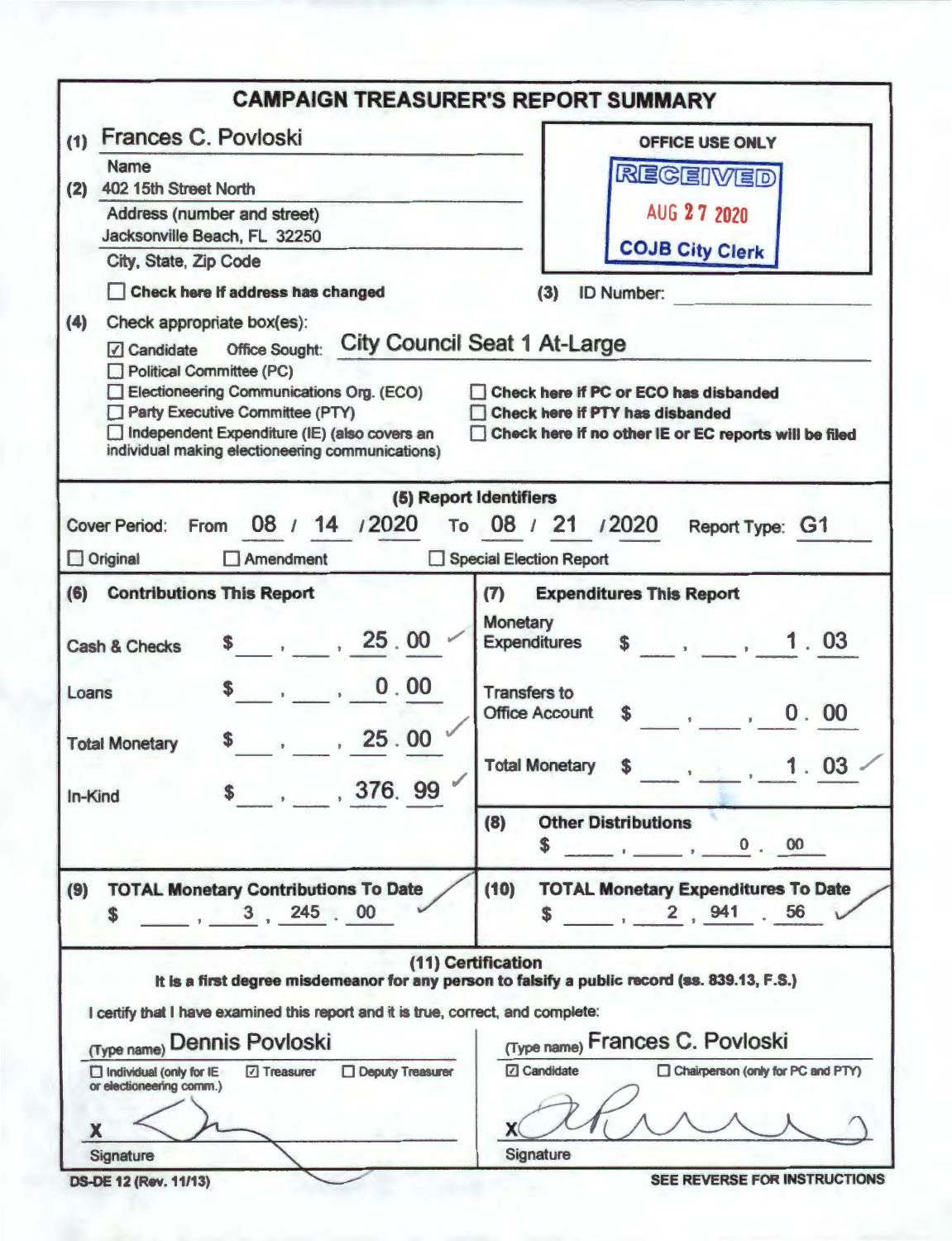## **CAMPAIGN TREASURER'S REPORT - ITEMIZED CONTRIBUTIONS**

| Frances C. Povloski<br>$(1)$ Name        |                                                                                                                  |         |                                  |                             | $(2)$ I.D. Number                            |                                             |                          |
|------------------------------------------|------------------------------------------------------------------------------------------------------------------|---------|----------------------------------|-----------------------------|----------------------------------------------|---------------------------------------------|--------------------------|
|                                          | 2020<br>(3) Cover Period $^{08}$ / $^{14}$ /                                                                     | through | $^{08}$ $/$ $^{21}$              | 2020<br>$\mathcal{I}_-$     | $(4)$ Page                                   | $\mathbf{1}$<br>$\overline{\phantom{a}}$ of | $\overline{\phantom{a}}$ |
| (5)<br>Date<br>(6)<br>Sequence<br>Number | (7)<br><b>Full Name</b><br>(Last, Suffix, First, Middle)<br><b>Street Address &amp;</b><br>City, State, Zip Code | Type    | (8)<br>Contributor<br>Occupation | (9)<br>Contribution<br>Type | (10)<br>In-kind<br>Description               | (11)<br><b>Amendment</b>                    | (12)<br>Amount           |
| 14 2020<br>08<br>2020-08-14-C0001        | Haverty, Jane<br>201 41st Ave S<br>Jacksonville Beach, FL<br>32250                                               | I       | Attorney                         | RCT-Paypal                  |                                              |                                             | \$25.00                  |
| 2020<br>08<br>21<br>2020-08-21-C0001     | Povloski, Frances C.<br>402 15th Street North<br>Jacksonville Beach, FL<br>32250                                 | S       | Financial<br>Planner             | <b>INK-LOA</b>              | Mailing<br>Labels                            |                                             | \$26.99                  |
| 2020<br>08<br>21<br>2020-08-21-C0002     | Povloski, Frances C.<br>402 15th Street North<br>Jacksonville Beach, FL<br>32250                                 | S       | Financial<br>Planner             | <b>INK-LOA</b>              | <b>Stamps</b>                                |                                             | \$350.00                 |
|                                          |                                                                                                                  |         |                                  |                             |                                              |                                             |                          |
| $\prime$<br>$\sqrt{ }$                   |                                                                                                                  |         |                                  |                             |                                              |                                             |                          |
|                                          |                                                                                                                  |         |                                  |                             |                                              |                                             |                          |
|                                          |                                                                                                                  |         |                                  |                             |                                              |                                             |                          |
|                                          |                                                                                                                  |         |                                  |                             | OFF DEVEDOE CAB INCTOURTIONS AND CABE VALUES |                                             |                          |

**DS-DE 13 (Rev. 11/13)** SEE REVERSE FOR INSTRUCTIONS AND CO